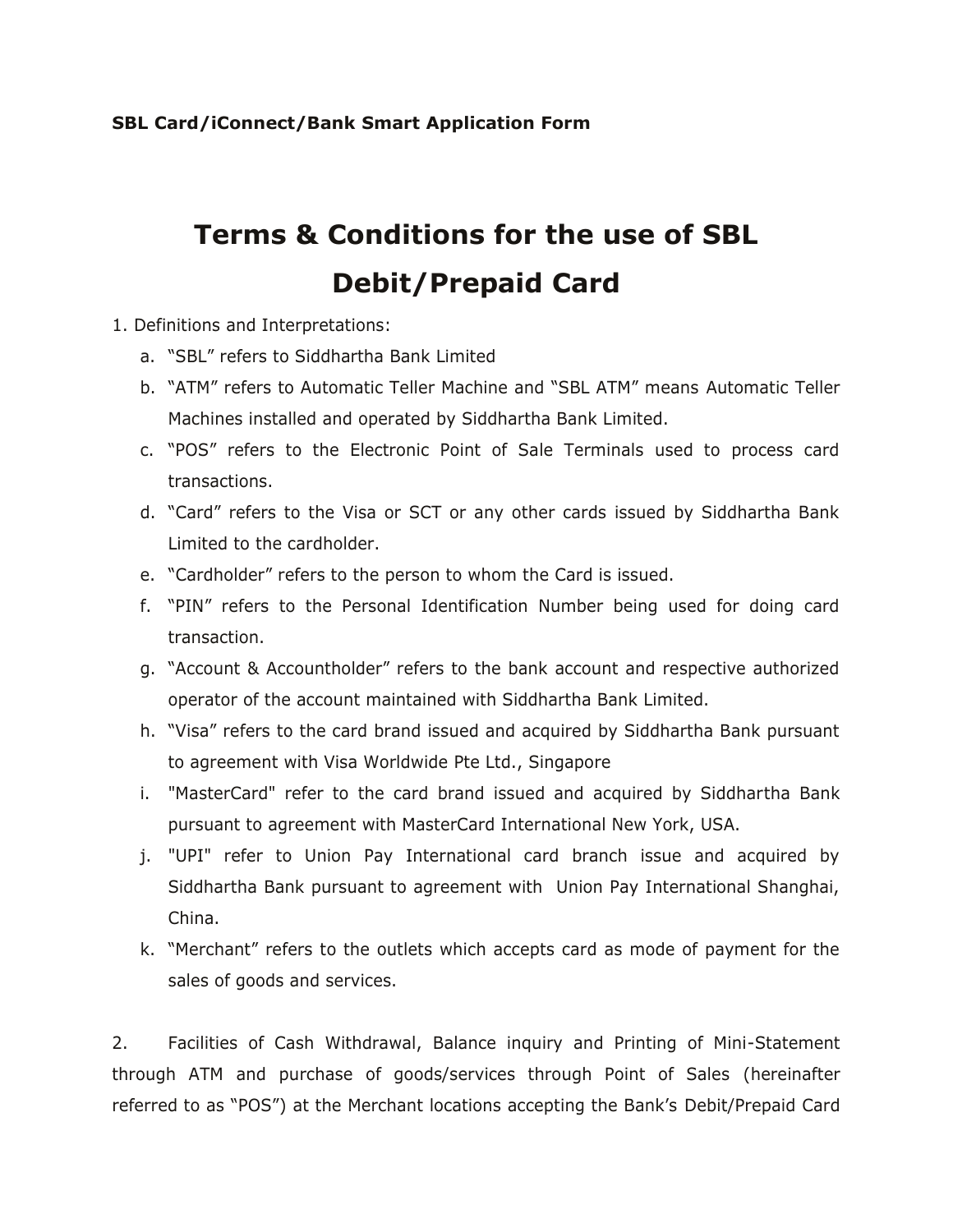(hereinafter referred to as "Card.") are available through the use of the Card for the person(s) to whom the Bank has issued the Card (Hereinafter referred to as "Cardholder"). Bank may from time to time change/amend/ add facilities in the Card with or without giving prior notice to the cardholder.

3. The ATM or POS may be utilized by the Cardholder using the Card and the Personal Identification Number (Hereinafter referred to as "PIN") selected by the customer while applying the Card has to be changed at first attempt using SBL ATM or any NEPS Member Bank.

4. Cardholder declares that use of the PIN selected by him/her will be in a feasible degree of protection in light of their particular needs and circumstances. Bank assumes no duty and responsibility towards any breach of security by the Cardholder or the unauthorized disclosures or use of a PIN. Except as otherwise provided by the law, bank is not responsible in any way for the manner in which the Card is utilized.

5. For Joint Account/ Company Account that is operated on the signature(s) of either anyone or all of the joint account holders, one or more Cards can be issued against the joint account at the request of the authorized signatories at the time of application. The joint account/ Company account holders will be jointly and severally liable for all transactions processed by the use of the Card or Cards and the terms and conditions herein shall be jointly and severally binding on all account holders and as the context requires, terms and conditions herein will include the plural. Each Cardholder of a joint account/ Company Account or supplementary Cardholder understands that separate notice is not required in respect of transaction by the use of different Cards.

6. The Card must be signed immediately upon receipt by the Cardholder. The Card remains the property of the Bank all the time and the Bank may withdraw or ask to return the card without assigning any reasons, whatsoever, and the cardholder must return the card to the Bank upon demand.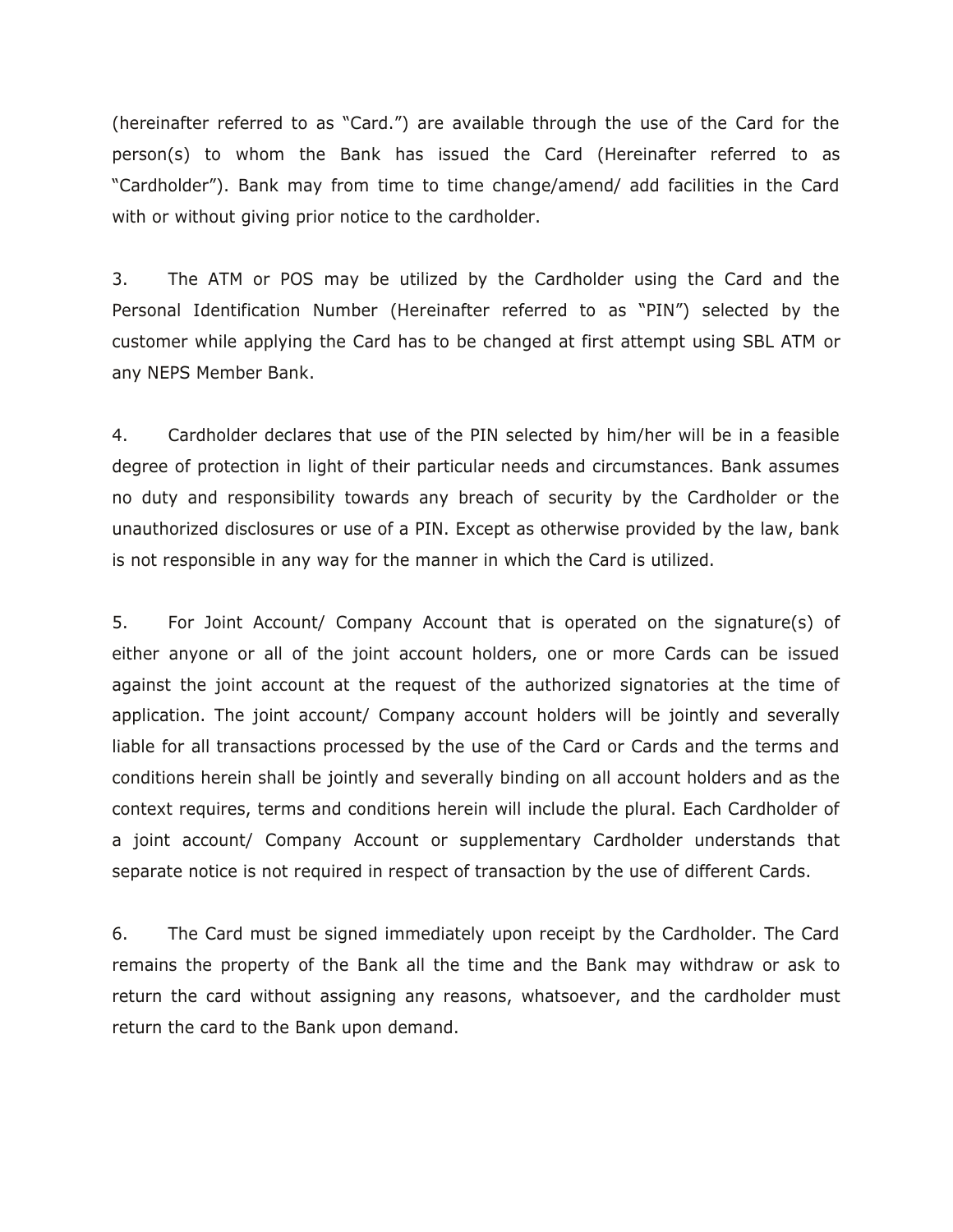7. Usage of the Card will be limited to debits only. Bank may from time to time change/amend/add facilities in the Card and usage of the Card may go beyond debits in such cases.

8. The Card is not transferable and shall be used exclusively by the Cardholder. Even if the Card is used by a person who obtained its possession with or without consent of the Cardholder also deems as authorized use of Card.

9. The Card shall be issued to the cardholder at his sole risk and responsibility. The Cardholder undertakes not to pass the Card or to disclose the PIN to any other person.

10. Cash withdrawal from SBL ATM will only be dispensed in Nepalese currency. The Bank also reserves the exclusive right to limit the total cash withdrawal by cardholder per transaction or total transactions during the 24 hours a day. The arrangement made by the Bank in terms of ATM cash withdrawal may be changed from time to time with or without prior notice.

11. INR transactions shall not be conducted for the payment of capital expenditure or for payment of any goods and services prohibited by the existing laws of the country.

12. The Bank may block the card any time, if any INR transaction conducted is deemed to violate the specified regulatory threshold limit or terms and conditions; and report details of such customers to NRB for further course of action.

13. The Cardholder must inform the Bank in writing in the event of loss or theft or damage of the Card immediately. The Cardholder himself/herself will be liable for any or all transactions made by use of the Card or PIN unless Bank has received notice in writing of any loss, damage or theft of the Card and disclosure of the PIN. The Bank shall block the card immediately and replace the card as per request of the cardholder.

14. The Cardholder undertakes to be unconditionally and without limitations, liable for all debits whether authorized or unauthorized where utilized by the Cardholder or some other person(s) and whether arising from Card lost or stolen. The Cardholder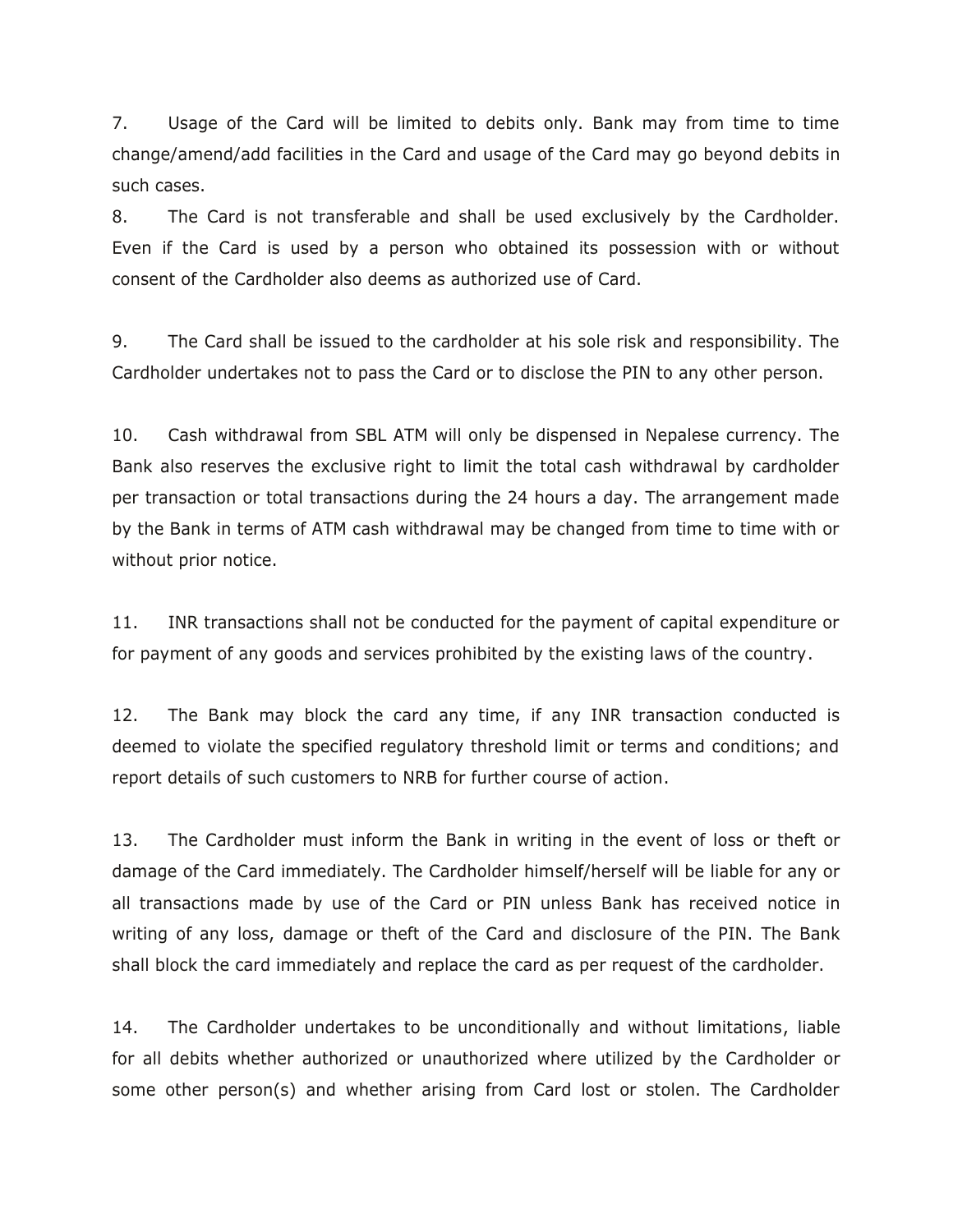irrevocably authorizes the Bank to debit his/her account(s) with the amount of withdrawal(s) through ATM or purchase through POS affected through the use of his/her Card.

15. In the event of the Cardholder at any time drawing amount in excess of the credit balance in his/her account, the Bank will be entitled to create an overdraft in his account and the Cardholder agrees to repay the same on demand along with interest at the rate fixed by the Bank.

16. Wrong input of PIN for three continuous attempts while making transactions at ATM or POS will block the PIN automatically. In such case customer cannot perform additional transaction where PIN is required and the Cardholder should contact the Bank to activate the card for further use by using PIN.

17. In the case of transaction from the ATM, the Cardholder should take in his/her possession all the money for which s/he has used the Card as soon as the money is dispensed by the ATM. If the money is not taken by the Cardholder within 30 seconds of the money dispensed, the cardholders account will be debited but the money will be retained by the ATM where the amount will only be refunded if there is extra cash found upon reconciliation.

18. Any error or discrepancies noticed in the transaction receipt or the mini statement has to be reported to the Bank by the Cardholder immediately. However, the Bank shall not be liable to pay the amount solely based on the receipt or statement.

19. Cardholder can check his/her Mini Statement of Account through ATM. All debits made by use of the Card and all disputes regarding Card debit(s) need to be communicated in writing to the Bank. Communications shall include the Cardholder's name, the amount of any dispute or suspected error, and description of the dispute in error. Any communication regarding a dispute or suspected error must be received by the Bank within Thirty (30) days of the date of transaction made or incorrect debit transaction. Else otherwise, the transactions will be presumed to be correct and accepted by accountholder.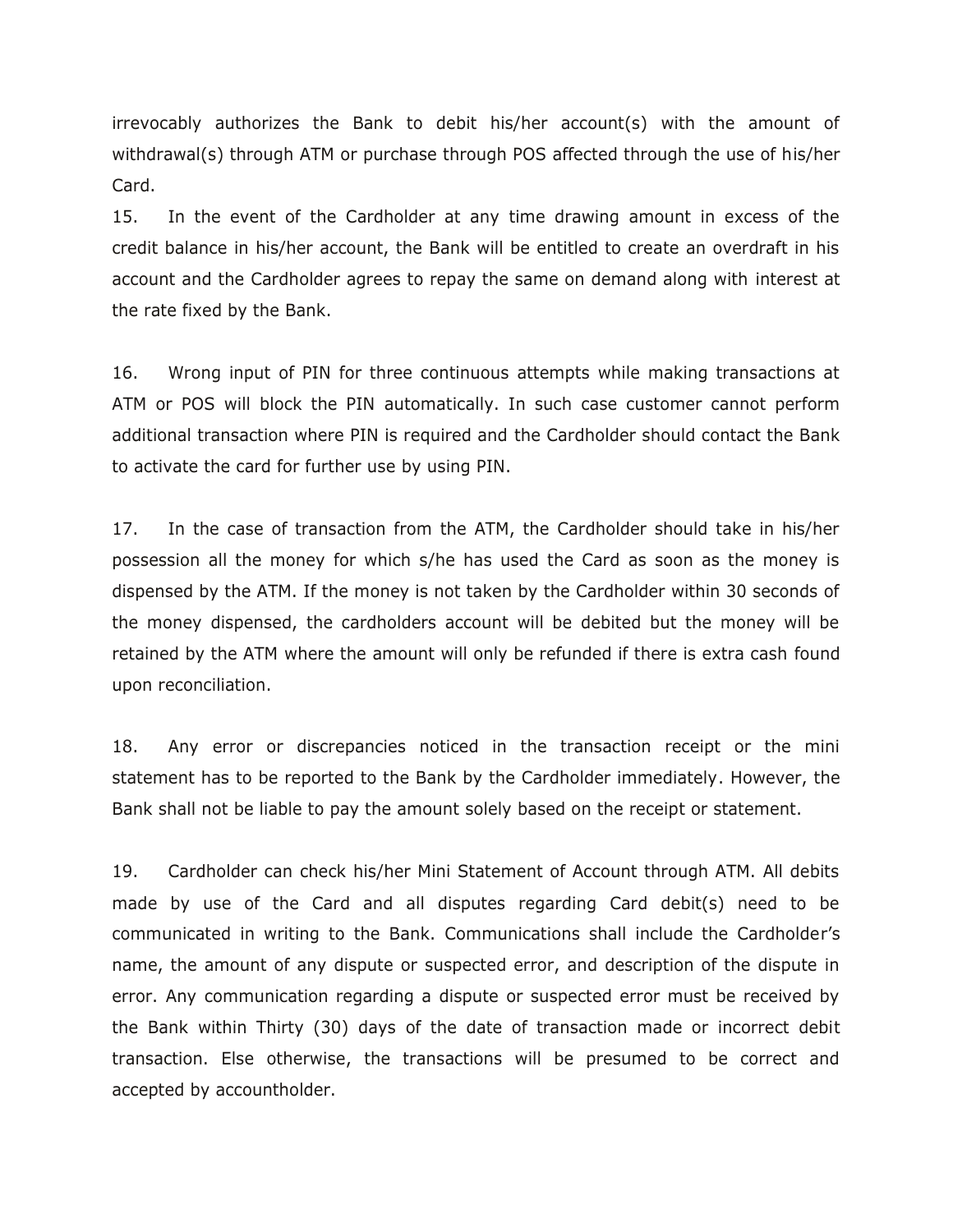20. The domestic card is not valid for use in other countries except Nepal and India and Bhutan. The prevailing foreign exchange regulation shall be applicable and cardholder should be fully aware of and comply with the regulation as set by Nepal Rastra Bank from time to time.

21. Use of the card after notice of withdrawal of the privileges is fraudulent and may subject the cardholder to legal action by Bank in accordance with Prevailing Bank & Financial Institution Act and local law.

22. Bank shall have the right at its sole discretion to terminate Cardholder's privileges at any time with or without prior notification.

23. The Card shall be deemed cancelled effective upon closure of the account by the Cardholder or the Bank or at the expiry period of the Card if not renewed for further period.

24. Bank is not responsible for the refusal to honor the Card by anyone including ATM or merchants.

25 The Bank at its sole discretion reserves the right to impose charge for services provided through the use of the Card. Such charges will be determined by the Bank from time to time and debited to the account of the cardholder with or without prior notification. The fees and charges imposed for SBL Debit/Prepaid card shall be as per the STC (Standard Tariff of Charges) published in the Bank's website from time to time.

26. The Bank shall not in any way be liable to the Cardholder for non-availing of ATM and POS services for any reason whatsoever including mechanical failure or failure of power supply. The Bank further reserves the right to withdraw ATM and POS services all together at anytime without notice to the Cardholder.